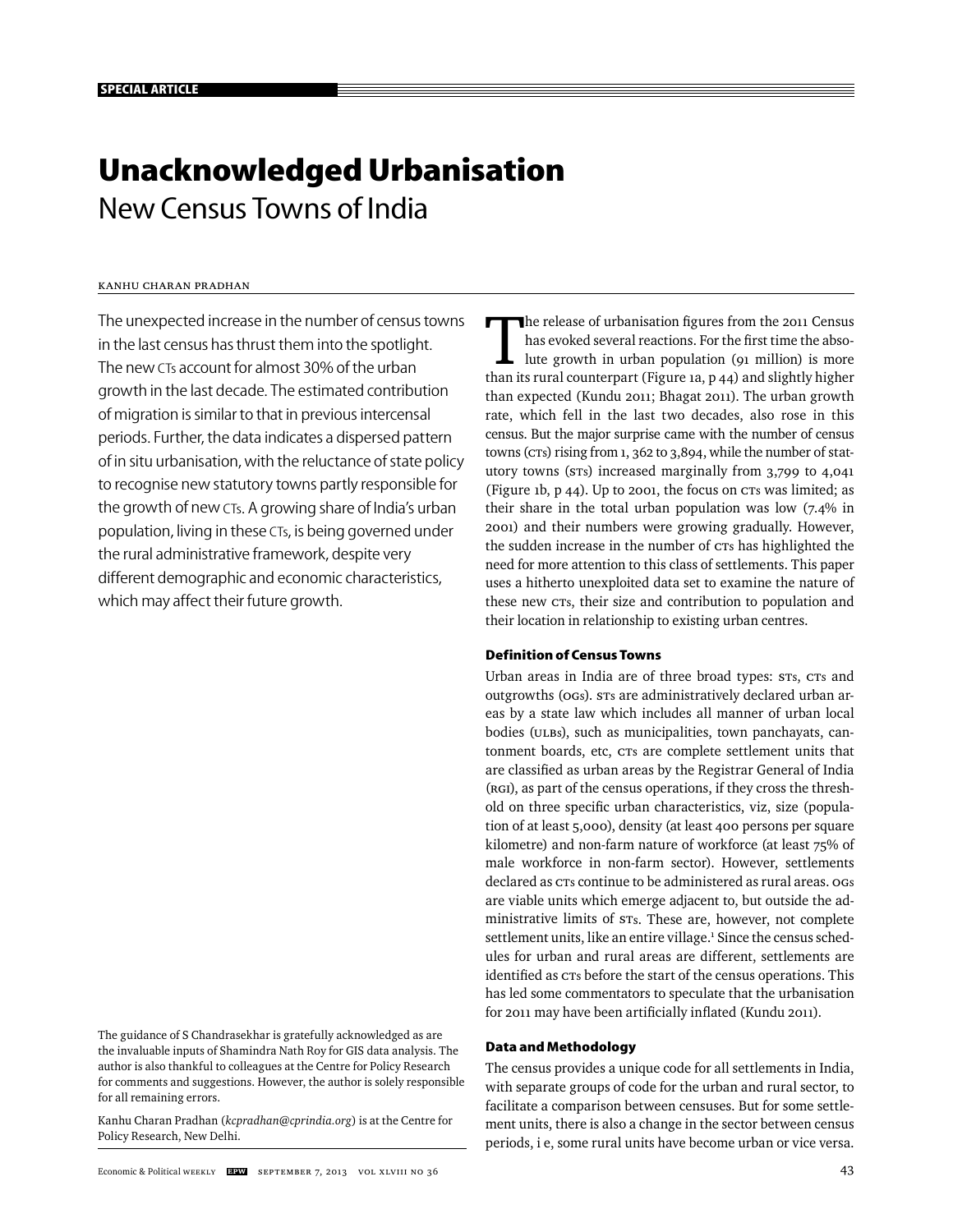## **SPECIAL ARTICLE**

#### **Figure 1a: Rural and Urban Population Growth** (1961-2011)



 1961 1971 1981 1991 2001 2011 The outer bubble shows the total population (in million) and the inner bubble shows the increase of population (in million) with respect to the previous census. CAGR is the compound annual growth rate. Source: Census of India 2011.

#### **Figure 1b: Types of Urban Settlements** (1981-2011)



Source: Sivaramakrishnan, Kundu, Singh (2005) and Census of India 2011.

As these units move from one group to another, their census code changes from one group to another. A common classification across census periods for such units is needed to make them comparable across census periods. Such a classification is available at the e-Governance Standards portal,<sup>2</sup> part of the Government of India's National e-Governance Plan (NeGP), which provides lists of all settlement units in 2011 and their correspondence with the 2001 Census.

This list has been prepared by the Census of India. The portal provides state-wise lists of all settlement units for 2011, separately for rural and urban areas, and their corresponding 2001 Census code. This database could be considered as a rich source for comparative study between 2001 and 2011.<sup>3</sup> This analysis covers all the states of India, but it should be noted that Mizoram had no CT in either 2011 or 2001.

#### **Matching of Settlements**

The e-Governance data set facilitates matching of 2011 CTs with the corresponding 2001 settlement units. Of the 3,894 CTs, 48 could not be matched, of which 44 are in Tamil Nadu.4 But there are other units which are also important for this study. Some units which were classified as  $cr$  in 2001 no longer exist in 2011 because either they have been de-notified to villages or reclassified as statutory towns or merged with other units. The first two types of issues (de-notification to villages and reclassification into sts) can be addressed with the e-Governance

data set, but it is not useful to match the CTs in 2001 that were merged into other units. For this, we use publicly available information. Even though the attempt was to use official sources like ULB websites, city development plans, state government notifications and other official documents, there are 35 such CTs for which news articles and other sources from internet were used, which could not be in-

dependently verified.<sup>5</sup>

**Origin of Census Towns**

The changes in the number of CTs between census periods can happen in many ways, e g, an increase due to reclassification of villages and ogs, and, rarely, sts into cts,<sup>6</sup>

| Table 1: Dynamics of Census Town between 2001 and 2011 |                                                                                     |                |                                |                                          |    |                                    |                       |     |               |
|--------------------------------------------------------|-------------------------------------------------------------------------------------|----------------|--------------------------------|------------------------------------------|----|------------------------------------|-----------------------|-----|---------------|
| SI                                                     | State                                                                               | Total          |                                | Change in 2001 CT                        |    |                                    | New CT in 2011        |     | Total         |
| No                                                     |                                                                                     | CT in<br>2001  | De-<br>noti fied<br>to Village | Uparaded/ Not<br>Merged Known<br>with ST |    | Other<br>Urban<br>Area to CT to CT | From<br>Village Known | Not | CT in<br>2011 |
|                                                        | All India                                                                           | 1,362          | 55                             | 144                                      | 11 | 141                                | 2,553                 | 48  | 3,894         |
| 1                                                      | Andhra Pradesh                                                                      | 93             | 6                              | 18                                       |    | 22                                 | 137                   |     | 228           |
| 2                                                      | Arunachal Pradesh                                                                   | 17             |                                | 17                                       |    |                                    | 1                     |     | 1             |
| 3                                                      | Assam                                                                               | 45             | 2                              | 3                                        |    | 6                                  | 80                    |     | 126           |
| 4                                                      | Bihar                                                                               | 5              |                                | 1                                        |    | 4                                  | 52                    |     | 60            |
| 5                                                      | Chhattisgarh                                                                        | 22             | 2                              | 13                                       | 3  | 0                                  | 10                    |     | 14            |
| 6                                                      | Goa                                                                                 | 30             |                                |                                          |    | 1                                  | 25                    |     | 56            |
| 7                                                      | Gujarat                                                                             | 74             | 1                              | 24                                       |    | 21                                 | 83                    |     | 153           |
| 8                                                      | Haryana                                                                             | 22             |                                | 4                                        | 2  | 8                                  | 49                    | 1   | 74            |
| 9                                                      | Himachal Pradesh                                                                    | 1              |                                | 1                                        |    |                                    | 3                     |     | 3             |
|                                                        | 10 Jammu and Kashmir                                                                | 3              |                                |                                          |    | 6                                  | 27                    |     | 36            |
|                                                        | 11 Jharkhand                                                                        | 108            | 4                              | 23                                       |    |                                    | 107                   |     | 188           |
|                                                        | 12 Karnataka                                                                        | 44             |                                | 11                                       |    | 13                                 | 81                    |     | 127           |
|                                                        | 13 Kerala                                                                           | 99             |                                |                                          |    | 16                                 | 346                   |     | 461           |
|                                                        | 14 Madhya Pradesh                                                                   | 55             | 3                              | 4                                        |    | 18                                 | 46                    |     | 112           |
|                                                        | 15 Maharashtra                                                                      | 127            | 11                             | 8                                        |    |                                    | 171                   |     | 279           |
|                                                        | 16 Manipur                                                                          | 5              |                                |                                          |    |                                    | 18                    |     | 23            |
|                                                        | 17 Meghalaya                                                                        | 6              |                                |                                          |    |                                    | 6                     |     | 12            |
|                                                        | 18 Nagaland                                                                         | 1              |                                | 1                                        |    |                                    | 6                     | 1   | 7             |
|                                                        | 19 Odisha                                                                           | 31             | 1                              |                                          |    |                                    | 86                    |     | 116           |
|                                                        | 20 Punjab                                                                           | 18             | 3                              | 1                                        |    | 5                                  | 55                    |     | 74            |
|                                                        | 21 Rajasthan                                                                        | 38             | 3                              | $\overline{2}$                           | 1  | 4                                  | 76                    |     | 112           |
|                                                        | 22 Sikkim                                                                           | 1              |                                | 1                                        |    |                                    | 1                     |     | 1             |
|                                                        | 23 Tamil Nadu*                                                                      | 111            | 6                              |                                          |    |                                    | 227                   | 44  | 376           |
|                                                        | 24 Tripura                                                                          | 10             | 1                              | 6                                        |    |                                    | 23                    |     | 26            |
|                                                        | 25 Uttarakhand                                                                      | 12             | 1                              |                                          |    | 2                                  | 29                    |     | 42            |
|                                                        | 26 Uttar Pradesh                                                                    | 66             | 4                              |                                          | 3  | $\overline{2}$                     | 204                   | 2   | 267           |
|                                                        | 27 West Bengal                                                                      | 252            | 4                              | 4                                        | 1  | 11                                 | 526                   |     | 780           |
|                                                        | 28 Andaman and Nicobar                                                              | 2              |                                |                                          |    |                                    | 2                     |     | 4             |
|                                                        | 29 Chandigarh                                                                       | 0              |                                |                                          |    |                                    | 5                     |     | 5             |
|                                                        | 30 NCT of Delhi                                                                     | 59             | 3                              |                                          | 1  |                                    | 55                    |     | 110           |
|                                                        | 31 Dadra and Nagar Haveli                                                           | $\overline{2}$ |                                | $\overline{2}$                           |    |                                    | 5                     |     | 5             |
|                                                        | 32 Daman and Diu                                                                    | 0              |                                |                                          |    |                                    | 6                     |     | 6             |
|                                                        | 33 Lakshadweep                                                                      | 3              |                                |                                          |    |                                    | 3                     |     | 6             |
|                                                        | 34 Puducherry                                                                       | $\mathbf 0$    |                                |                                          |    | $\overline{2}$                     | $\overline{2}$        |     | 4             |
|                                                        | Mizoram had no CT in either 2011 or 2001.<br>Source: Based on author's calculation. |                |                                |                                          |    |                                    |                       |     |               |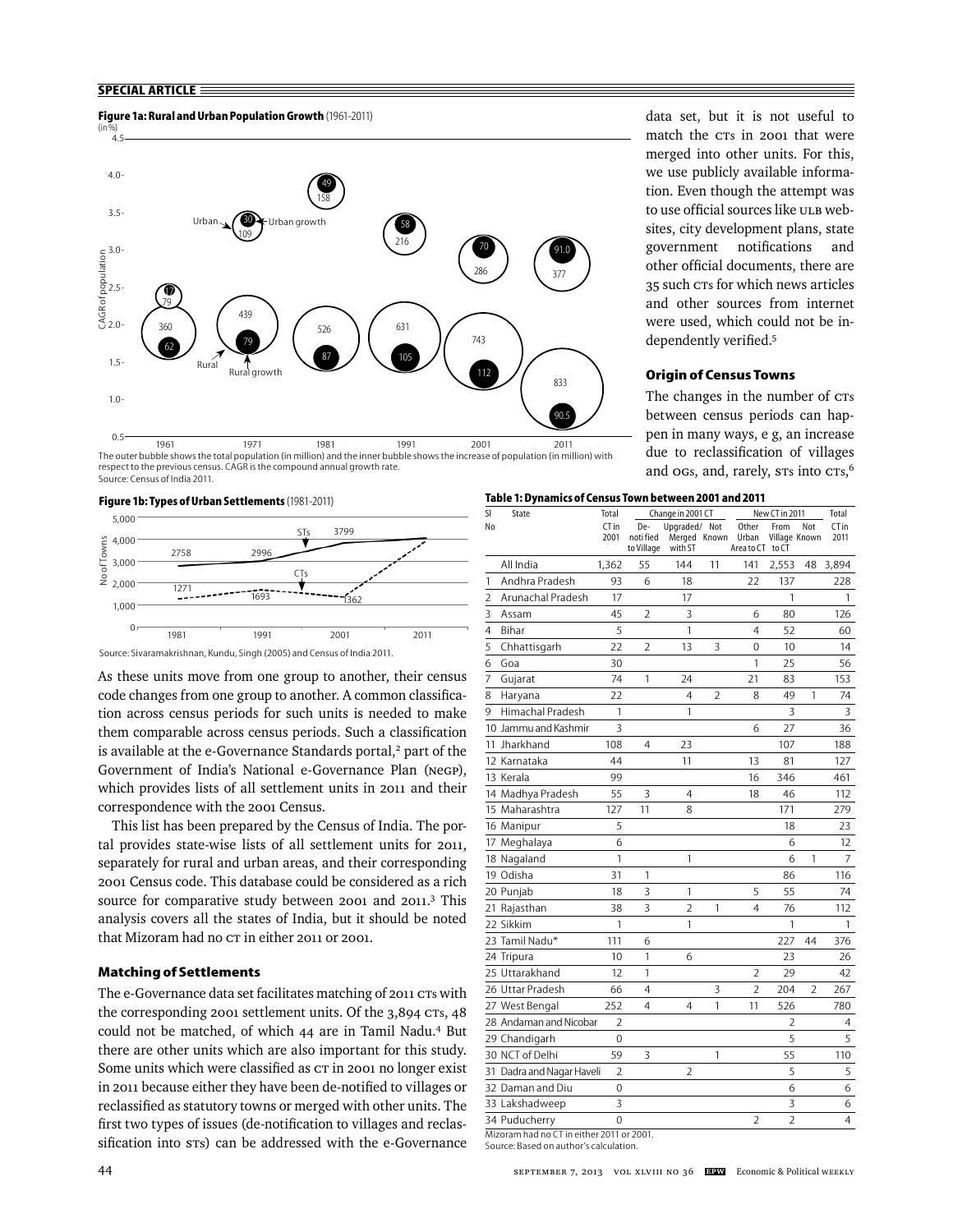and a decrease due to de-notification of existing CTs to villages, reclassification or amalgamation of existing CTs into STs.

As can be seen from Table  $1$  (p 44), while the absolute increase of CTs between 2001 and 2011 for the country is 2,532, the number of settlements reclassified from village to CT (henceforth new CTs) is 2,553 and an additional 141 settlements have been reclassified from og or st to CT. Since 48 CTs could not be matched between 2001 and 2011, the actual number might be slightly higher. Concomitantly, 55 CTs have been de-notified to villages and 144 CTs have been recognised as STs or merged with other  $s$ Ts in this period. In terms of distribution of the new CTs across states, the state with maximum number of new CTs is West Bengal (526) followed by Kerala (346), Tamil Nadu (227) and Uttar Pradesh (204). Along with Andhra Pradesh and Maharashtra, these six states have more than 60% of the new CTs. Arunachal Pradesh and Chhattisgarh are the only states where the total number of CTs has reduced over this period. In Arunachal Pradesh, all 17 CTs of 2001 were converted into notified towns in 2011 and one new CT was created in this period. In Chhattisgarh, 13 out of 22 CTs in 2001 were merged into other STs even as 10 new CTs were added in this period. It appears from this analysis that most of the new CTs (more than 90%) were former villages, and further, very few of the CTs existing in 2001 (about 15%) were given statutory status whether by recognition or merging. If this trend continues, a progressively smaller share of urban settlements will be governed as urban areas.

#### **Characteristics of New Census Towns**

As CTs are identified prior to the census operation, information from the last census is used to examine the process of identification. A priori, all the new CTs should be on the "threshold" of CT criterion, though such a threshold itself is somewhat subjective. Figures 2a and 2b show the number of the new CTs that



The analysis is limited to 2,497 new CTs and excludes 37 new CTs as information on their area of settlement was unavailable. Another nine villages in 2001 became 19 CTs in 2011 by partition and all these nine villages satisfied the three conditions in 2001.

Source: Based on the Primary Census Abstract and Village Directory, Census of India 2001.

satisfied the three criteria, i e, population, density and male non-agricultural workforce in 2001. Figure 2a shows that 1,793 settlements that have been declared as new CTs fulfilled all the three conditions in 2001, and indeed, were qualified to be CTs at that time itself. Similarly, another 691 new CTs fulfilled

the density and workforce conditions. In addition to this, there were another nine villages in 2001 which became 19 CTs in 2011 which qualified all the three conditions. Figure 2b relaxes the population threshold to 4,000, which is used by the RGI under the presumption that such a settlement is expected to have a population of 5,000 in 2011.<sup>7</sup> Figure 2b shows that, with this modification, almost all new CTs fulfilled all three conditions in 2001. This indicates that the settlements designated as CTs in the 2011 Census are very likely to satisfy the definition of a CT. If anything, the fact that 1,812 of them already met the criterion in 2001 and were not recognised indicates that there may be more such settlements in 2011. The concerns over inflated urbanisation therefore may not be warranted. Indeed, it would appear that in both years, the extent of urbanisation may be underestimated, e g, including the population of the 1,812 settlements in 2001 would add 20.3 million people to the urban population in 2001 raising the urbanisation rate by 1.97% to 29.8%. It is therefore conceivable that such an adjustment, after the Census 2011 settlement-wise figures are available, could increase the urbanisation rate even further.

## **Contribution of New CTs to Urban Growth**

So, if India has added roughly twice the number of new CTs in the last decade than in its history, what is their contribution to the total urban growth in this period?

**Estimation of Population:** Since the detailed population figure for 2011 is not yet available, the population in 2001 is used to estimate the current population of a new CT. If one assumes zero population growth between 2001 and 2011 (unlikely for a large number of units in a country growing at 17.6% per decade), the 2001 population can be considered as a lower bound, though it is possible that some settlements may experience negative growth, as in some Class I cities in Kerala. An alterna-

> tive "Base Estimate" is constructed by assuming that these settlements have grown at a rate similar to the total state population (both urban and rural) growth rate.

> Table 2 (p 46), shows that 29.5% of the urban growth (26.8 million people) between 2001 and 2011 at the all-India level is due to reclassification of rural areas into CTs. If one assumes zero population growth of these new CTs in this period, this would be 26% (23.7 million people), the lower bound referred to above.<sup>8</sup> This share of growth attributable to reclassification varies widely between states. Among the major states (represented in descending order of this share in Figure 3, p 46), the share is the highest for Kerala (93%) followed by West Bengal (66%). Thus, almost the entire jump in the share of ur-

ban population in Kerala, from 26% to 48%, and two-thirds of the increase in West Bengal, from 28% to 32%, can be attributed to reclassification. It is the lowest for Chhattisgarh  $(4%)$  and Madhya Pradesh (9%). Similarly, among the smaller states/, union territories, it is 93% for Lakshadweep, 73% for Goa, 63%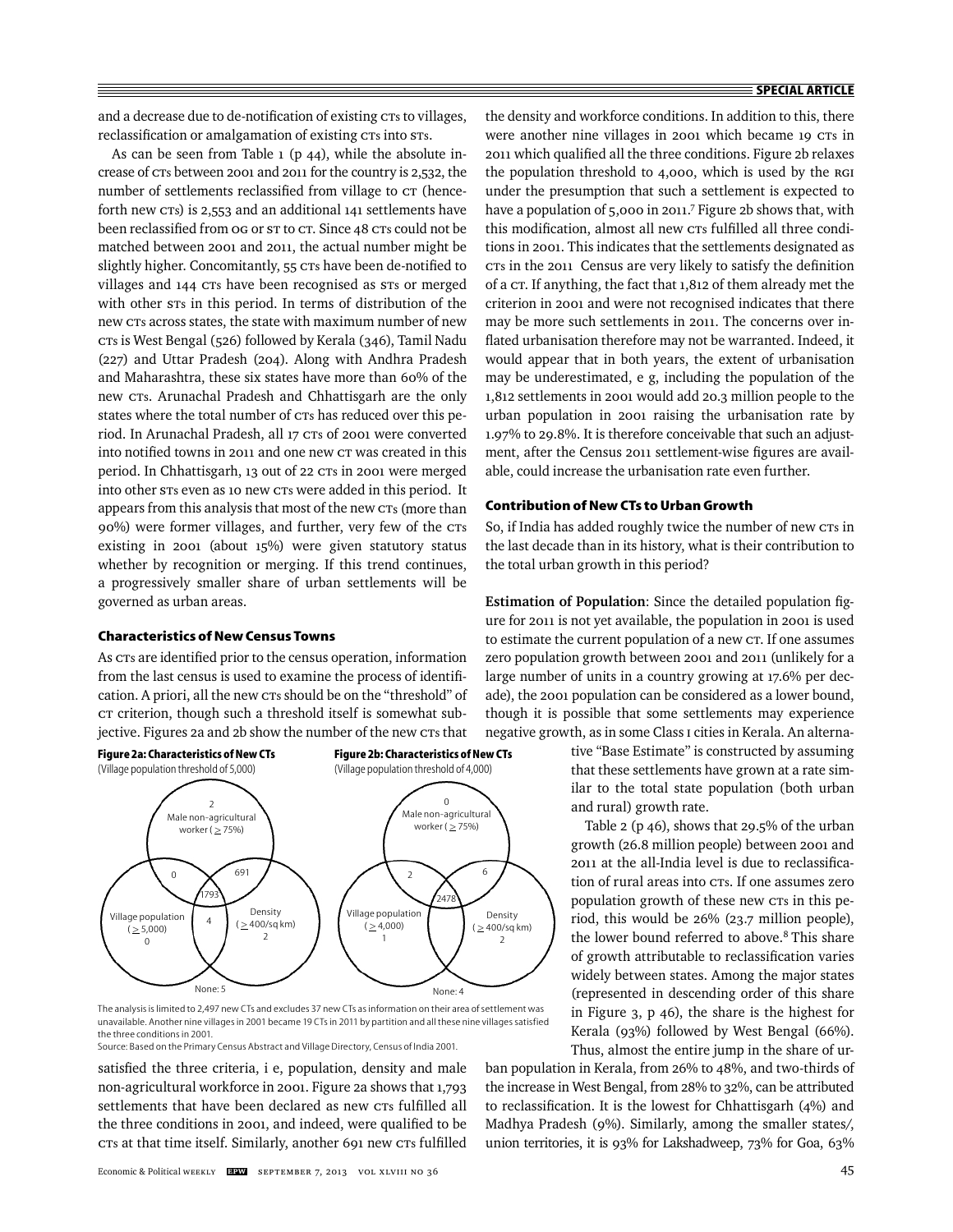#### **SPECIAL ARTICLE**

| Table 2: Share of New CTs to Total Urban Population Growth between 2001 |  |
|-------------------------------------------------------------------------|--|
| and 2011                                                                |  |

|    | SINo State                |                |       | New CTs Reclassified from Villages | Absolute                   | Share  | Share                |
|----|---------------------------|----------------|-------|------------------------------------|----------------------------|--------|----------------------|
|    |                           |                |       | Number Population Population       | Change in                  | of New | of New               |
|    |                           |                | 2001  | 2011 (Est)                         | Urban                      |        | CTs (Low) CTs (Base) |
|    |                           |                | (mn)  | (mn)                               | Population<br>2001-11 (mn) |        |                      |
|    | All India                 | 2,553          | 23.68 | 26.82                              | 90.99                      | 26.0   | 29.5                 |
|    | 1 Kerala                  | 346            | 6.80  | 7.13                               | 7.67                       | 88.8   | 93.1                 |
|    | 2 Lakshadweep             | 3              | 0.02  | 0.02                               | 0.02                       | 87.3   | 92.8                 |
|    | 3 Goa                     | 25             | 0.16  | 0.17                               | 0.24                       | 67.7   | 73.3                 |
|    | 4 West Bengal             | 526            | 3.89  | 4.43                               | 6.71                       | 57.9   | 66.0                 |
|    | 5 Daman and Diu           | 6              | 0.05  | 0.08                               | 0.13                       | 40.9   | 62.8                 |
|    | 6 Tripura                 | 23             | 0.22  | 0.25                               | 0.42                       | 52.7   | 60.5                 |
|    | 7 Andaman and Nicobar     | $\overline{2}$ | 0.01  | 0.01                               | 0.02                       | 55.2   | 58.8                 |
|    | 8 Manipur                 | 18             | 0.12  | 0.14                               | 0.25                       | 48.7   | 57.7                 |
|    | 9 Assam                   | 80             | 0.46  | 0.54                               | 0.95                       | 48.5   | 56.7                 |
|    | 10 Dadra and Nagar Haveli | 5              | 0.03  | 0.05                               | 0.11                       | 30.3   | 47.0                 |
| 11 | Jharkhand                 | 107            | 0.71  | 0.86                               | 1.94                       | 36.5   | 44.7                 |
|    | 12 Odisha                 | 86             | 0.50  | 0.57                               | 1.48                       | 33.6   | 38.3                 |
| 13 | Meghalaya                 | 6              | 0.04  | 0.05                               | 0.14                       | 25.2   | 32.2                 |
| 14 | Andhra Pradesh            | 137            | 1.75  | 1.95                               | 7.54                       | 23.2   | 25.8                 |
| 15 | Tamil Nadu                | 227            | 1.62  | 1.87                               | 7.47                       | 21.7   | 25.1                 |
|    | 16 NCT of Delhi           | 55             | 0.70  | 0.84                               | 3.43                       | 20.3   | 24.6                 |
| 17 | Uttarakhand               | 29             | 0.19  | 0.22                               | 0.91                       | 20.5   | 24.4                 |
|    | 18 Jammu and Kashmir      | 27             | 0.17  | 0.21                               | 0.90                       | 19.0   | 23.6                 |
| 19 | Himachal Pradesh          | 3              | 0.02  | 0.02                               | 0.09                       | 19.5   | 22.0                 |
|    | 20 Punjab                 | 55             | 0.39  | 0.44                               | 2.12                       | 18.2   | 20.7                 |
| 21 | Rajasthan                 | 76             | 0.64  | 0.78                               | 3.87                       | 16.6   | 20.2                 |
| 22 | Nagaland                  | 6              | 0.05  | 0.05                               | 0.23                       | 19.7   | 19.6                 |
|    | 23 Haryana                | 49             | 0.40  | 0.48                               | 2.71                       | 14.6   | 17.6                 |
| 24 | Uttar Pradesh             | 204            | 1.42  | 1.70                               | 9.93                       | 14.3   | 17.2                 |
| 25 | Maharashtra               | 171            | 1.37  | 1.59                               | 9.73                       | 14.1   | 16.3                 |
| 26 | Chandigarh                | 5              | 0.03  | 0.03                               | 0.22                       | 13.5   | 15.8                 |
| 27 | Bihar                     | 52             | 0.34  | 0.42                               | 3.05                       | 11.1   | 13.9                 |
| 28 | Puducherry                | $\overline{2}$ | 0.02  | 0.03                               | 0.20                       | 10.9   | 13.9                 |
| 29 | Gujarat                   | 83             | 0.66  | 0.78                               | 6.78                       | 9.7    | 11.5                 |
| 30 | Karnataka                 | 81             | 0.56  | 0.65                               | 5.62                       | 10.0   | 11.5                 |
| 31 | Madhya Pradesh            | 46             | 0.30  | 0.36                               | 4.09                       | 7.2    | 8.7                  |
| 32 | Arunachal Pradesh         | 1              | 0.01  | 0.01                               | 0.09                       | 6.3    | 8.0                  |
| 33 | Sikkim                    | 1              | 0.01  | 0.01                               | 0.09                       | 5.7    | 6.4                  |
|    | 34 Chhattisgarh           | 10             | 0.06  | 0.07                               | 1.75                       | 3.4    | 4.2                  |

Est: Estimated population using the growth rate of total state population. Source: Based on author's calculation.

for Daman and Diu and 61% in Tripura, while Sikkim (6%) and Arunachal Pradesh (8%) have the lowest share of increase due to reclassification.

This implies a doubling in the share of CTs, assuming that the old CTs have grown at the same rate as overall urban population. While the share of CTs in the total urban population was 7.4% in 2001, the share of CTs in 2011 would be between 13.7% and 14.5% of the urban population. This is a form of in situ urbanisation (Zhu 2002) that is occurring without substantial migration between settlements and as such is contrary to the usual perception of the process of urbanisation.

## **Estimate of the Contribution of Migration**

The estimation of the contribution of CTs to urban population growth helps in estimating the contribution of migration to this growth. This is estimated as a residual, after removing the estimated contribution of natural growth, net reclassification

of rural settlements into CTs and STs and incorporation of rural settlements into existing  $s$ Ts by expansion of their boundaries. Bhagat (2011) estimates that 44% of the urban growth between 2001 and 2011, is natural growth, and the remaining 56% is due to net reclassification, expansion of boundaries and migration. As shown earlier, 29.5% of the growth is because of reclassification of rural settlements into CTs, implying the remaining 26.5% is attributable to net reclassification of rural settlements into s $rs$ , the incorporation of such settlements into existing sts by expansion of their boundaries and migration.<sup>9</sup> The net change in  $s\tau s$  happens because of declassification of STs or merging of one or more STs into other STs (decrease) or reclassification of rural and other urban areas (CTs and OGs) into sts (increase). While merging of sts and reclassification of other urban areas to STs will have no impact on the total urban population, declassification of sts and reclassification of rural areas into STs will affect the urban population.

Estimating the extent of urban growth due to net change in sts is difficult till detailed information on their 2001 constituent units is released. A preliminary attempt to compare the 2011 STs with 2001 STs suggests that 98.5% of the STs in 2001 (3,741 out of 3,799) remain as ST in 2011. The remaining STs in 2001 have either been de-notified into rural areas or merged with other STs, with a major share of the population expected to be in the latter category since it is the smaller sTs that are de-notified. Out of the 58 STs in 2001, which are not STs in 2011, the 35 STs that were merged with eight large ULBs account for 93% of total population.10 This implies that conversion of urban area into rural area due to de-notification of  $s\tau$  would be very small. Similarly, there are 55 CTs of 2001 which became STs in 2011. Out of the 243 STs in 2011 which were rural areas in 2001, the 2001 population



This is limited to states with growth of at least one million in absolute urban population between 2001 and 2011.These 17 states together account for 94% of the total urban growth. "Low Estimate" assumes no growth in 2001 population and "Base Estimate"uses the growth rate of total state population to estimate population in 2011.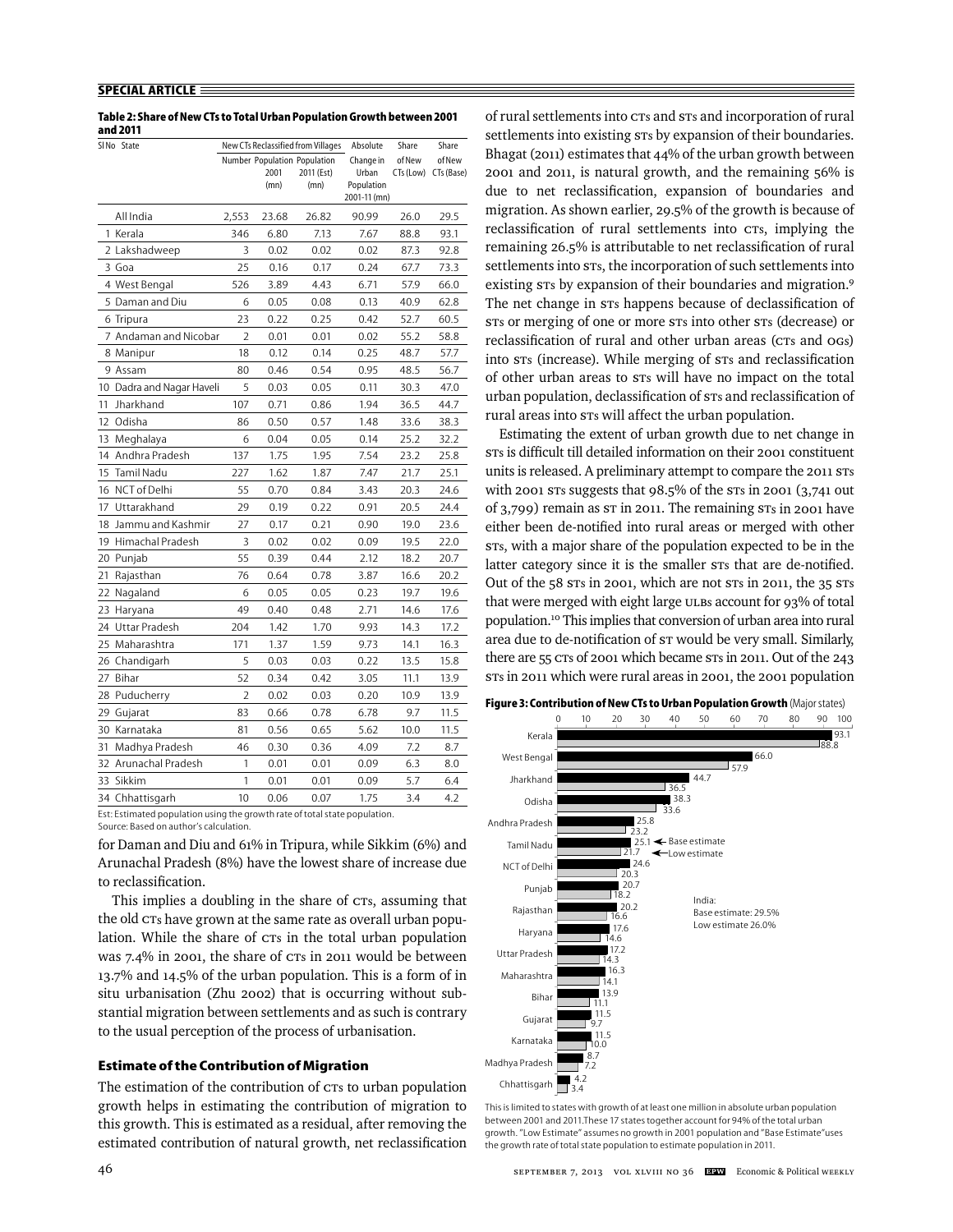



**Figure 4b: Urbanisation and Average Number of New CTs Per District**  (All Districts)



of 214 units, without accounting for other rural areas which could also have merged in these units, was 2.1 million or 2.3% of the total urban growth in the last decade.<sup>11</sup> A figure of 2.3% of CTs constituents of existing built-up agglomerations? For the last inquiry, a novel method of agglomerating built-up areas used by Denis and Marius-Gnanou (2011) is used.

The first quintile (U1) represents the highest level of urbanisation and fifth quintile (U5) represents the lowest level of urbanisation. U5 (<8.7%), U4 (8.7-15.1%), U3 (15.1-21.8%), U2 (21.8-34.9%).

## **New CTs and District Characteristics**

It can be expected that urbanisation of a district would have some positive bearing on the formation of new CTs. As a district becomes more urbanised, its employment pattern concentrates more on non-farm sectors and if this share for a particular village crosses the specified limit, it would meet one condition for becoming a CT.

Figures 4a and 4b show the average number of new CTs per district when all 2001 districts are divided into quintiles based on urbanisation rate, for those districts with at least one new CT (4a) and all 2001 districts (4b). This appears to indicate that the average number of new CTs increase with a move to a higher quintile, indicating some association of new CTs and urbanisation.

In order to further verify the above relationship, a simple multivariate regression analysis was conducted with the following form.

- (No of New  $crs$  in 2011) $_{ii}$
- = Constant +  $\alpha$  (No of Existing CTs in 2001)<sub>ii</sub>
- + β (Other District Characteristics)<sub>ij</sub> + γ (State Dummy)<sub>j</sub>+e<sub>ij</sub> for district *i* in state *j*

The inclusion of the number of existing CTs as a determinant of the number of new CTs is similar to the specification in Bhoumik et al (2009) on the number of new firms in an area. It

|  | Table 3: Relationship between New CTs and District Characteristics |
|--|--------------------------------------------------------------------|
|--|--------------------------------------------------------------------|

| Independent Variable                                | (1)       | (II)       | (III)              |
|-----------------------------------------------------|-----------|------------|--------------------|
| No of existing CTs in 2001                          |           | $0.890***$ | $0.700***$         |
|                                                     |           | (0.21)     | (0.18)             |
| Urbanisation rate in 2001                           | $0.084**$ |            | $0.007 - 0.109***$ |
|                                                     | (0.03)    | (0.02)     | (0.03)             |
| No of large villages in 2001 (population $>$ 4,000) |           |            | $0.055***$         |
|                                                     |           |            | (0.02)             |
| Share of non-agricultural male workforce in 2001    |           |            | $0.149***$         |
|                                                     |           |            | (0.03)             |
| Metropolitan district (Yes $= 1$ )                  |           |            | $4.299*$           |
|                                                     |           |            | (1.87)             |
| Constant                                            | $-0.712$  |            | $0.023 -9.448***$  |
|                                                     | (1.40)    | (0.81)     | (2.02)             |
| N                                                   | 593       | 593        | 593                |
| Adjusted $R^2$                                      | 0.39      | 0.57       | 0.66               |
|                                                     |           |            |                    |

\* p<0.05, \*\* p<0.01, \*\*\* p<0.001

The figure in the parentheses represents the robust standard error. The metropolitan districts include 45 districts in 2001 including 23 from seven metropolitan regions (Ahmedabad, Bangalore, Chennai, Hyderabad, Kolkata, Mumbai and Pune) and 22 from the NCR. All models are controlled for state effects.

urban growth due to reclassification of rural areas into sts would imply that the remaining 24.2% of the urban growth could be because of migration and expansion of boundaries.

Expansion of boundary, which is to a large extent limited to STs, is a process of urbanisation where smaller ULBs and villages come within the city limits over time. When expansion includes existing urban areas, it does not change the aggregate urban population, but if the expansion also includes villages, a phenomenon which can be seen for a number of cities in the last decade (e g, 111 in Bruhat Bengaluru Mahanagara Palika (BBMP) in 2007, 23 in Pune Municipal Corporation, 53 in Vasai-Virar Municipal Corporation, etc), it reclassifies such rural areas into urban areas.12 The magnitude of expansion of boundaries in India varies with time. It was 11.9% in 1971-81, 2.1% in 1981-91 and 9.9% in 1991-2001 (HPEC 2011). Even an assumption of 2% of urban growth due to expansion of boundaries, which is the lowest in last three decades, would imply that 22.2% of urban growth in the last decade is due to migration. This is similar to the contribution over 1971-81, 1981-91 and 1991-2001, of 19.9%, 22.6% and 21.1%, respectively (ibid), suggesting that the contribution of migration has not changed significantly.<sup>13</sup>

A comparison of the extent of migration with the share of new CTs to urban growth suggests that the extent of the latter (29.5% of urban growth) is larger than the extent of migration (22.2% of the urban growth). Since migration is a residual here, even the lower estimate of the new CTs (26% of urban growth) would imply the extent of migration (25.7% of urban growth) would be at best as large as the new CTs. So, it would be interesting to see whether this is the first time when the extent of urbanisation due to change in classification (in situ urbanisation) is more than the extent of urbanisation due to migration. Hence, this pattern hints towards a shift in the pattern of urbanisation in India with an increasing share of ruraladministered urban areas in India.

# **Location of New Census Towns**

After the contribution of new crs to urban growth and their interstate variations, another important question is about the location of these new CTs. This is examined in three ways. First, is the number of new CTs in a district associated with its district characteristics? Second, what is the proportion of new CTs that are located around existing cities? Finally, are new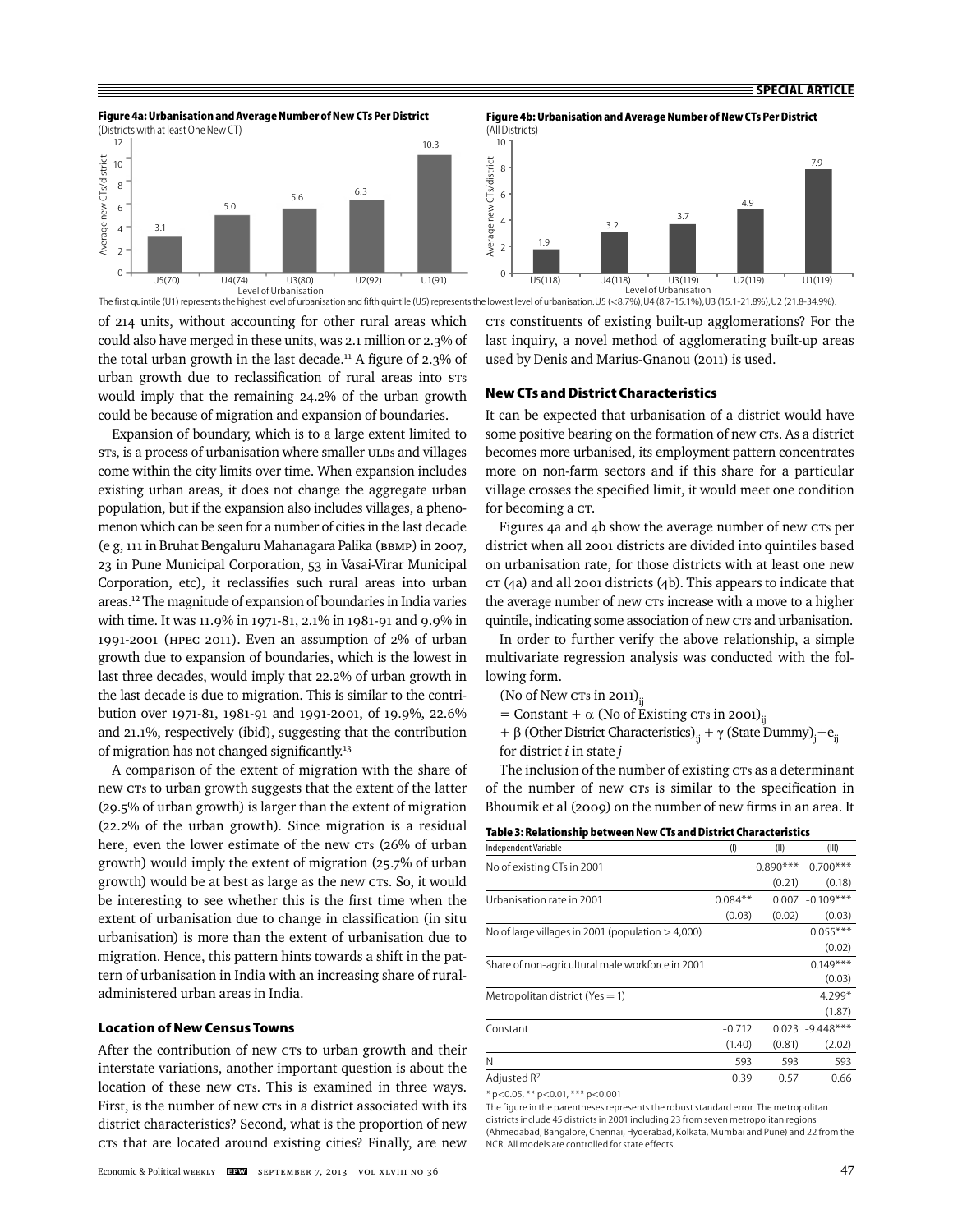

For NCT of Delhi, the whole state is shown as one unit and the average number of new CTs per district is shown.

reflects the state's reluctance to recognise large villages with urban characteristics as statutory urban areas. In addition, the number of new CTs in a district is a function of other district characteristics such as its urbanisation rate, number of large villages (having a population greater than 4,000), the share of non-agricultural male workforce and whether or not the district is part of a major metropolitan region.<sup>14</sup> The state dummies control for other state-specific characteristics.

The results of ola regression are reported in Table 3 (p 47). The statistical significance of district urbanisation rate in the first model does not survive controlling for existing CTs (see Model II). The number of existing CTs is statistically significant and positively associated with the number of new CTs in a district. The third model shows the continued statistical significance of the number of existing CTs, the number of large villages, the share of non-agricultural male workforce and the major metropolitan district dummy variable. The positive coefficient on the number of existing CTs implicitly reflects the nature of state policy and the reluctance of the state to declare them as STs. It is interesting that the urbanisation rate now has a negative and significant coefficient. This is consistent with a dual urbanisation process where the growth of CTs occurs both in the proximity of the major centres of urbanisation, as reflected in the major metropolitan district dummy variable, as well as in a more dispersed manner, as is shown later in the discussion on the proximity of the new CTs to existing large towns (see also Denis et al 2012).

# **New CTs in the Proximity of Large Towns**

Following on from the previous analysis of the determinants of new CTs a number of questions arise about their spatial distribution. Do rural areas close to an existing city transform faster

For NCT of Delhi, the whole state is shown as one unit and the average of all districts is taken. Large villages are those with population more than 4,000 in 2001.

Kilometres

ercentage of New CT to Large Villages

> More than 50% 30% to 50% 20% to 30% 10% to 20% Less than 10% No New CT

N

in terms of criteria for becoming a CT? Are these new CTs spread more or less evenly across space or are they concentrated near particular areas? In this regard, it is important to note that if one village is important for its surrounding villages for socio-economic reasons (for marketing their products, education, health, banking, etc) it can become a CT over time with the growth of its surrounding areas, without proximity to a city (Rondinelli 1983; Gupta 2010).

Figure 5 shows the number of new CTs in each district. A visual inspection of the map confirms the impression of the previous section that while a large number of new CTs are concentrated around major metropolises, many of them are also geographically dispersed.15

However, the share of new CTs to total number of large villages (more than 4,000 populations) has a somewhat different spatial picture from that of the number of new CTs (Figure 6). It shows a more limited effect of proximity to large cities, and the share is also high in some districts in north-east states and Odisha. This is possibly due to variations in the size structure of settlements by districts, e g, the higher number of large villages for districts with more than 10 new CTs (an average of 118) and smaller number of large villages in districts with ratio of new CTs to large villages greater than 50% (an average of 10).

In order to address this phenomenon, more precisely, the number of new CTs that come within a certain radial distance (not road distance) of the larger cities is calculated. Some caveats are necessary. First, each city has a unique shape and a radius for one city may not be applicable to another city of the same size. Second, a single radius may not be appropriate for even the same class of cities, for example, in a hilly state vis-à-vis a plain state. Taking care of such issues requires detailed city-specific study, which is outside the scope of this paper. However, in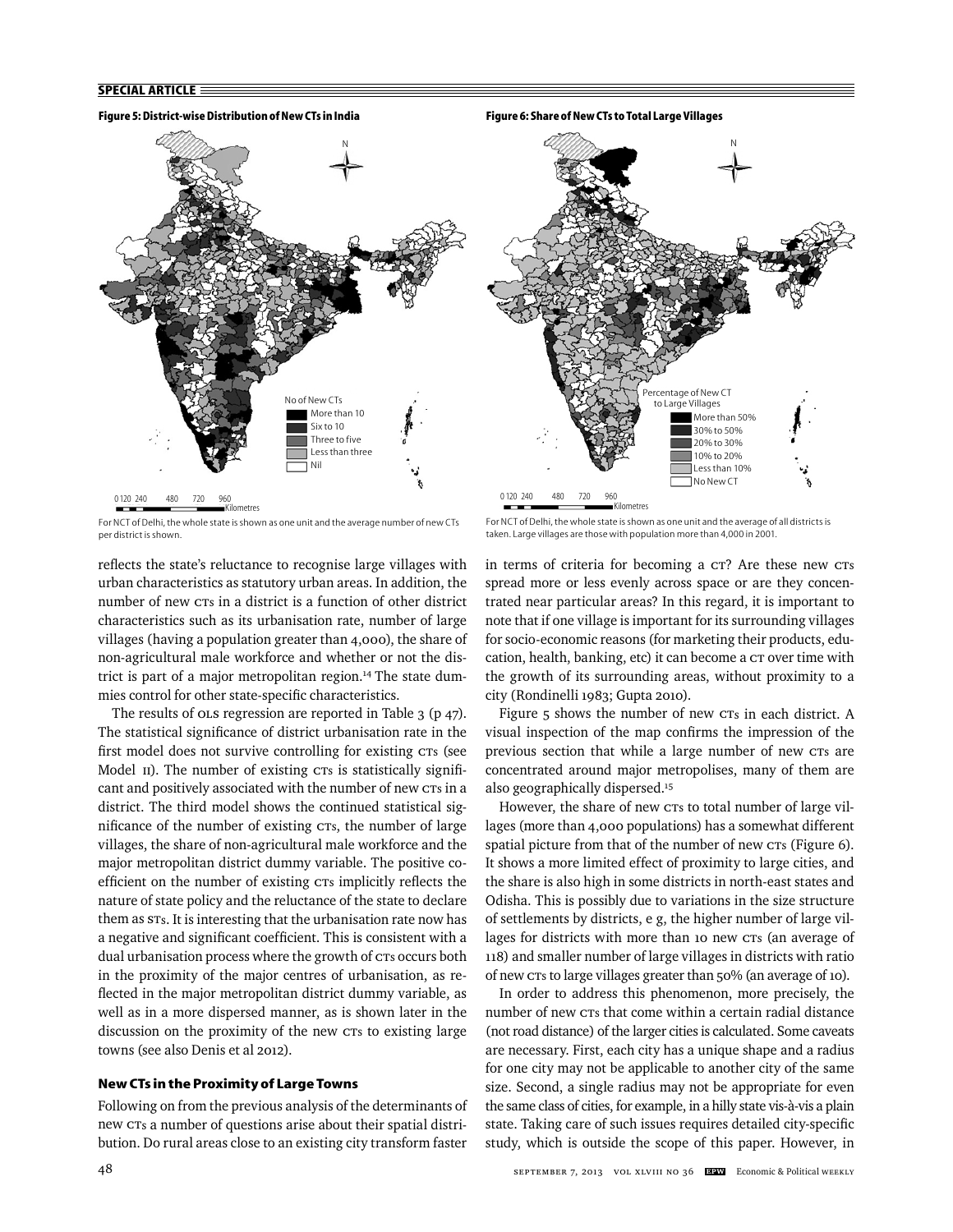order to partially address these issues, buffers are differentiated by city size and a robustness check is carried out.

All towns with more than one lakh population, i e, Class I towns, in 2011 are grouped into four classes on the basis of population, viz: 1-5 lakh, 5-10 lakh, 10-40 lakh and more than 40 lakh. A base radius of 10 km for 1-5 lakh towns, 15 km for 5-10 lakh towns, 20 km for 10-40 lakh towns and 25 km for more than 40 lakh towns was considered and then the number of new CTs under this area was estimated. If one CT comes under the radius of multiple cities, it is only counted once and attributed to the buffer of the city with largest population. For robustness, the above exercise was repeated by changing the radius of each class of cities by 25% to see how the result **Table 4: New CTs and Proximity to Large Towns**

| <sup>SI</sup>  | State                     | Case-I (Base)                | Case-II (+25%)               | Case-III (-25%) | <b>CTs Under</b>                              |
|----------------|---------------------------|------------------------------|------------------------------|-----------------|-----------------------------------------------|
| No             |                           | (% of Total<br>CTs in State) | (% of Total<br>CTs in State) | (% of Total     | Analysis<br>CTs in State) (No Pop in Million) |
| 1              | Andhra Pradesh            | 30.4 (24.3)                  | 34.1 (25.8)                  | 28.1 (21.4)     | 135 (1.72)                                    |
| $\overline{2}$ | Arunachal Pradesh         | 0(0)                         | 0(0)                         | 0(0)            | 1(0.01)                                       |
| 3              | Assam                     |                              | 23.2 (23.2)                  | 14.5 (14.3)     |                                               |
| 4              | Bihar                     | 18.8 (18.4)                  | 42.3 (46.4)                  |                 | 69 (0.39)                                     |
| 5              | Chhattisgarh              | 36.5 (34.0)                  |                              | 32.7 (29.8)     | 52 (0.34)                                     |
|                |                           | 30.0 (33.1)                  | 30.0 (33.1)                  | 20.0 (25.1)     | 10 (0.06)                                     |
| 6              | Goa                       | 0(0)                         | 0(0)                         | 0(0)            | 25 (0.16)                                     |
| 7              | Gujarat                   | 37.3 (33.9)                  | 44.6 (43.2)                  | 34.9 (30.4)     | 83 (0.64)                                     |
| 8              | Haryana                   | 67.3 (66.7)                  | 69.4 (68.3)                  | 57.1 (54.7)     | 49 (0.40)                                     |
| 9              | Himachal Pradesh          | 0(0)                         | 0(0)                         | 0(0)            | 3(0.02)                                       |
|                | 10 Jammu and Kashmir      | 46.2 (49.8)                  | 50.0 (54.1)                  | 26.9 (29.2)     | 26 (0.17)                                     |
| 11             | Jharkhand                 | 32.7 (30.7)                  | 40.2 (36.9)                  | 27.1 (26.4)     | 107 (0.71)                                    |
|                | 12 Karnataka              | 37.5 (35.7)                  | 47.5 (43.5)                  | 21.3 (18.2)     | 80 (0.56)                                     |
|                | 13 Kerala                 | 14.1 (14.2)                  | 22.4 (22.9)                  | 7.9 (8.7)       | 340 (6.69)                                    |
|                | 14 Madhya Pradesh         | 24.4 (24.3)                  | 31.1 (32.2)                  | 13.3 (15.7)     | 45 (0.29)                                     |
|                | 15 Maharashtra            | 45.5 (42.5)                  | 48.5 (45.5)                  | 41.9 (38.5)     | 167 (1.35)                                    |
|                | 16 Manipur                | 0(0)                         | 0(0)                         | 0(0)            | 15 (0.10)                                     |
|                | 17 Meghalaya              | 0(0)                         | 0(0)                         | 0(0)            | 0(0)                                          |
|                | 18 Nagaland               | 50.0 (47.3)                  | 50.0 (47.3)                  | 50.0 (47.3)     | 6 (0.05)                                      |
|                | 19 Odisha                 | 8.2(9.7)                     | 12.9 (13.1)                  | 4.7(5.4)        | 85 (0.49)                                     |
|                | 20 Punjab                 | 43.6 (50.5)                  | 56.4 (62.6)                  | 36.4 (45.0)     | 55 (0.39)                                     |
|                | 21 Rajasthan              | 18.4 (13.9)                  | 21.1 (15.5)                  | 14.5 (11.2)     | 76 (0.64)                                     |
|                | 22 Sikkim                 | 0(0)                         | 0(0)                         | 0(0)            | 1(0.01)                                       |
|                | 23 Tamil Nadu             | 44.9 (45.4)                  | 53.7 (54.7)                  | 38.0 (38.6)     | 216 (1.57)                                    |
|                | 24 Tripura                | 28.6 (36.0)                  | 38.1 (47.8)                  | 19.0 (24.1)     | 21 (0.20)                                     |
|                | 25 Uttarakhand            | 62.1 (60.9)                  | 72.4 (69.8) 58.6 (58.2)      |                 | 29 (0.19)                                     |
|                | 26 Uttar Pradesh          | 63.2 (66.2)                  | 68.6 (70.0)                  | 53.9 (58.1)     | 204 (1.42)                                    |
|                | 27 West Bengal            | 43.1 (45.0)                  | 55.8 (57.2)                  | 29.9 (32.5)     | 511 (3.76)                                    |
|                | 28 Andaman and Nicobar    | 50.0 (61.0)                  | 50.0 (61.0)                  | 50.0 (61.0)     | 2(0.01)                                       |
|                | 29 Chandigarh             | 100 (100)                    | 100 (100)                    | 100 (100)       | 5 (0.03)                                      |
|                | 30 NCT of Delhi           | 89.1 (95.0)                  | 96.4 (98.4) 80.0 (90.8)      |                 | 55 (0.70)                                     |
|                | 31 Dadra and Nagar Haveli | 0(0)                         | 0(0)                         | 0(0)            | 5 (0.03)                                      |
|                | 32 Daman and Diu          | 0(0)                         | 0(0)                         | 0(0)            | 6(0.05)                                       |
|                | 33 Lakshadweep            | 0(0)                         | 0(0)                         | 0(0)            | 3(0.02)                                       |
|                | 34 Puducherry             | 50.0 (51.1)                  | 100 (100)                    | 50.0(51.1)      | 2(0.02)                                       |
|                | All India                 | 37.2 (33.6)                  |                              |                 | 44.8 (41.0) 29.5 (26.8) 2,489 (23.16)         |

Case-I (Base) :One to five lakh towns-10 km radius, five to 10 lakh towns-five km radius, 10 to 40 lakh towns-20 km radius, >40 lakh towns-25 km radius; Case-II (25% more) :one to five lakh towns-12.5 km radius, five to 10 lakh towns-18.75 km radius, 10 to 40 lakh towns-25 km radius, >40 lakh towns- 31.25 km radius; Case-III (25% less): one to five lakh towns-7.5 km, five to 10 lakh towns-11.25 km, 10 to 40 lakh towns- 15 km, >40 lakh towns-18.75 km.

The first number in a cell shows the total number (or share) of new CTs and the figure in the parentheses shows the total (or share) of 2001 population. This analysis is based on 2,489 out of 2,553 new CTs for which it was possible to find the geo-reference. The 64 new CT, not included in the analysis, are distributed over the following states: two in Andhra Pradesh, 11 in Assam, one in Jammu and Kashmir, one in Karnataka, six in Kerala, one in Madhya Pradesh, three in Manipur, six in Meghalaya, four in Maharashtra, one in Odisha, 11 in Tamil Nadu, two in Tripura and 15 in West Bengal.

| Table 5: Proximity of New CTs by Size Class of Towns |
|------------------------------------------------------|
|------------------------------------------------------|

| Size Class of Towns (2011)                                                                                                 | Case-I(Base)<br>Number | Case-II (+25%)<br>Number                  | Case-III (-25%)<br>Number |
|----------------------------------------------------------------------------------------------------------------------------|------------------------|-------------------------------------------|---------------------------|
|                                                                                                                            | (Population)           | (Population)                              | (Population)              |
| 100,000 to 500,000                                                                                                         |                        | 45.1% (42.3%) 41.9% (41.1%) 51.7% (49.4%) |                           |
| 500,000 to 1,000,000                                                                                                       |                        | 14.8% (18.6%) 14.9% (18.3%) 14.7% (17.5%) |                           |
| 1,000,000 to 4,000,000                                                                                                     |                        | 18.4% (15.6%) 17.1% (14.3%) 19.5% (16.5%) |                           |
| More than 4,000,000                                                                                                        |                        | 21.7% (23.4%) 26.1% (26.3%) 14.1% (16.7%) |                           |
| Total in the Proximity of large towns                                                                                      |                        | 926 (7.8mn) 1115 (9.5mn) 735 (6.2mn)      |                           |
| Not in the Proximity of large towns 1,563 (15.4mn) 1,374 (13.7mn) 1,754 (16.9mn)                                           |                        |                                           |                           |
| If a CT comes under multiple classes of city proximity, then it is considered under the<br>proximity of larger city class. |                        |                                           |                           |

changes with the change in the radius.16 The result is reported in Table 4. The last (sixth) column shows the total state-wise number of new CTs studied under this exercise and the corresponding 2001 population (figure in parenthesis) of these new CTs. The third to fifth column shows the proportion of new CTs around large towns based on three combinations of distances and the corresponding 2001 population. For all the states together, 37% of the new CTs are within the buffer of large towns and it accounts for 34% of the total population of new CTs. Thus, about two-thirds of the population of the new CTs is outside the buffer area of the Class I towns. If the radius is increased by 25%, it goes up to 45% and 41% for the number of CTs and population, respectively. Similarly, a 25% reduction in distance would bring it down to 30% and 27%, respectively. However, there is a wide interstate variation of the share of new CTs in the proximity of large towns. The share for Kerala, which has the second largest number of new CTs in India, is very low compared to the national average. Similarly, Assam, Odisha, Madhya Pradesh and Rajasthan are other states in which the share of new CTs in the proximity of large towns is very low. On the other hand, states with a large share of new CTs in the proximity of large towns are Delhi, Haryana and Uttar Pradesh.

Table 5 shows the distribution of new CTs in the proximity of large towns by the size-class of towns. It indicates that, among the new CTs in the vicinity of Class I towns, 45% of the number of CTs and 42% of population are in the proximity of towns with population of 1-5 lakh. Similarly, another 15% of the number of CTs and 19% of population are in the proximity of towns with population of 5-10 lakh. This means that even among the new CTs in the vicinity of Class I towns, only 39% of their population is in the vicinity of million plus cities, i e, only 13.1% of the population of the new CTs is in the vicinity of the million plus cities. It confirms the initial observation that while there are a large number of CTs in close proximity to Class I towns, many of them are not around the megacities and there are many more that are widely spread across the countryside. This appears to indicate that there may be multiple urbanisation processes at work.<sup>17</sup>

#### **New CTs and Built-up Agglomerations**

Denis and Marius-Gnanou (2011) have recently constructed a new measure of agglomeration based on proximity of built-up area. According to their methodology, if the built-up area of one settlement, irrespective of the classification by the Census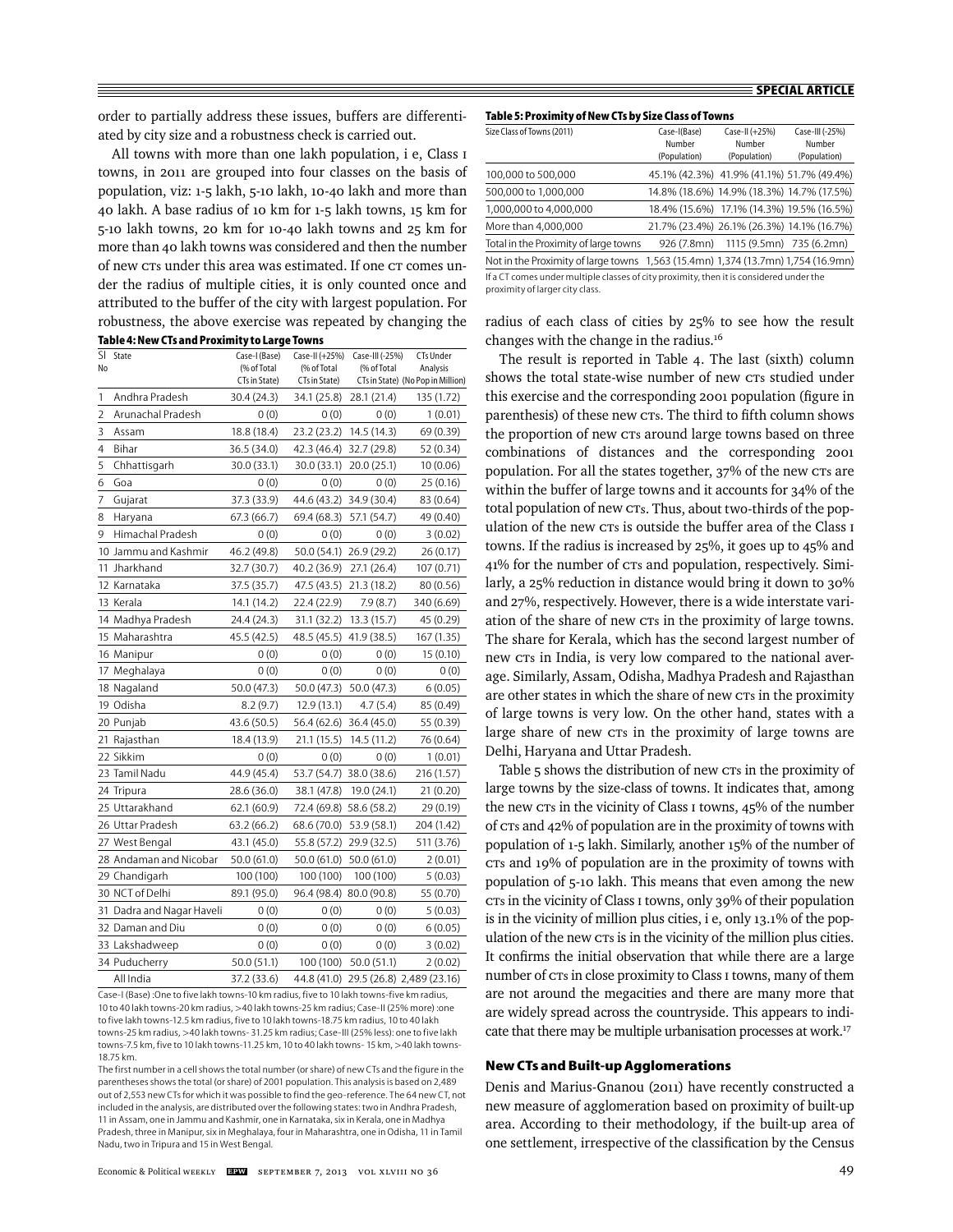| Size<br>Size of  | Less   |        | 10.000 30.000 | 50.000  | 100,000 | 200.000 | Greater | Total | Not            |
|------------------|--------|--------|---------------|---------|---------|---------|---------|-------|----------------|
| of SA<br>New CT  | than   | to     | to            | to      | to      | to      | than    | in    | in             |
| (2001)<br>(2001) | 10.000 |        | 30.000 50.000 | 100.000 | 200.000 | 500.000 | 500.000 | SA    | SA             |
| Less than 5,000  | 12     | 52     | 22            | 34      | 52      | 41      | 128     | 341   | 376            |
| 5,000 to 10,000  | 413    | 138    | 36            | 86      | 99      | 67      | 280     | 1.119 | 35             |
| 10,000 to 20,000 |        | 158    | 23            | 30      | 23      | 28      | 189     | 451   | 11             |
| 20,000 to 50,000 |        | 19     | 11            | 8       | 3       | 6       | 162     | 209   | $\overline{4}$ |
| More than 50,000 |        |        |               |         |         |         | 5       |       |                |
| Total            | 425    | 367    | 92            | 159     | 177     | 143     | 764     | 2,127 | 426            |
| (Per cent)       | (20.0) | (17.3) | (4.3)         | (7.5)   | (8.30)  | (6.7)   | (36)    | (100) |                |

**Table 6: New CTs by Size of Settlement Agglomerations** (SA)

of India as rural or urban, is within 200 m of the built-up area of another settlement, both settlements are part of the same settlement agglomeration (SA). Using a threshold population of 10,000 for SA, they have estimated that the share of people who live in such sas in India as 37.5% in 2001, versus the official urbanisation figure of 26.6% for urban population in settlements above 10,000 in population. Using their database for SAs with a population of 5,000 or more, Table 6 examines whether the new CTs form part of such SAs. It shows that a large number of new CTs in 2011 (83% of all CTs and 97% of CTs with a population above 5,000) were already part of a SA in 2001. Many of these CTs (884 or 42%) are in SAs with a population of 50,000 and less, indicating that they are not around large population centres. It also shows that many of these new CTs are not stand-alone settlements but part of a cluster of settlements which are relatively proximate to each other, even if they are relatively distant from Class I towns.

#### **Governance Implications**

The CTs near and away from metropolitan areas have distinct sets of challenges for urban governance. Though population growth within the administrative limits of large metropolitan cities in the last decade has shown a downward trend, their peripheries have shown higher growth and some of this is due to the growth in CTs as well. The interaction between the core city and the peripheries is crucial for the growth and development of both types of entities. It is an open question as to whether the growth of such units happened because of the lack of land use planning and building restrictions; but it is difficult to dispute that these units are vital for the growth of the main cities and require proper governance arrangements. Expansion of municipal boundary is one of such process by which these units become part of the formal governance arrangement. At times such expansion may be resisted by such settlements.<sup>18</sup>

However, as seen above, not all CTs are near large towns. Depending upon the combinations of radii chosen, the number of new CTs in the proximity of large towns may vary, but it is clear from the above that a large share of the population of new CTs is not around the large towns. These CTs could have different characteristics than the CTs near large towns and the nature of interaction of these units with their surrounding areas (mainly villages) and within them may be very different from the latter. However, ignoring them from a governance point of view, as currently the case, is not a solution. Jairam Ramesh, the union minister of rural development, remarking on the growth of such CTs, said recently: "Our policies have been

either for rural or urban areas. We lack an approach to such *trishanku* (middle world) areas".19 In this context, the centrally-sponsored scheme for the Provision of Urban Amenities in Rural Areas (PURA) is being restructured and is eventually intended to cover non-municipal block headquarters and rural areas with potential growth centres and 3,000 CTs.<sup>20</sup> PURA, however, focuses only on certain services; it is also important to think about proper governance systems in these areas.

Given current practice, where few CTs get statutory recognition, it is likely their governance arrangements would continue to be rural for some time to come. At times, this is a part of a deliberate strategy of the state government to access central government funds. On 11 June 2004, the Government of Tamil Nadu directed the "reclassification of 566 town panchayats as village panchayats". The government determined that since "most of the town panchayats are financially weak, and *rural in character* ...town panchayats having a population of less than 30,000 may be reclassified as village panchayats so as to enable them to re*ceive more funds from the Government of India and State Government under various grants and assistance*" (emphasis added).<sup>21</sup>

## **Conclusions**

The urban population growth of 91 million between 2001 and 2011 is for the first time higher than the absolute rural growth. Using a novel census data set, this paper finds that the 2,553 new CTs, which were rural areas in 2001, accounted for 29.5% of the urban growth in the last decade. From this, it can be calculated that the extent of the urban migration in the last decade is similar to the migration rate of the last three decades, i e, 22.2% despite the growth in the rural-urban differential. Further it shows that, the extent of urbanisation due to reclassification is more than urbanisation through migration, which is unusual. Further, it finds that only  $37.2\%$  of these new CTs are in the proximity of Class I towns.

There is also large interstate variation in these findings. West Bengal has the maximum number of new CTs followed by Kerala, Tamil Nadu and Uttar Pradesh. While 93% of total urban growth in Kerala is due to new CTs, it is only 4% for Chhattisgarh. Similarly, proximity of new CTs near large towns is higher in Delhi, Haryana and Uttar Pradesh and lower in Assam, Odisha and Madhya Pradesh.

Since it is estimated that about a third of the population in these new CTs are in the proximity of Class I towns, it could be argued that they may come under the city jurisdiction through the process of future boundary expansion and would be governed by the formal urban system. However, there are a large number of the new CTs which are away from major urban centres and part of smaller SA and are governed under the rural administrative framework. Indeed, the empirical analysis seems to indicate that reluctance of state policy to recognise new STs is partly responsible for the growth of new CTs. Since these units are different from other rural areas by their economic characteristics and have the potential for future growth, proper governance arrangements would be crucial.

Contemporary urban studies in India put a great deal of effort in understanding migration and migrants in one hand,